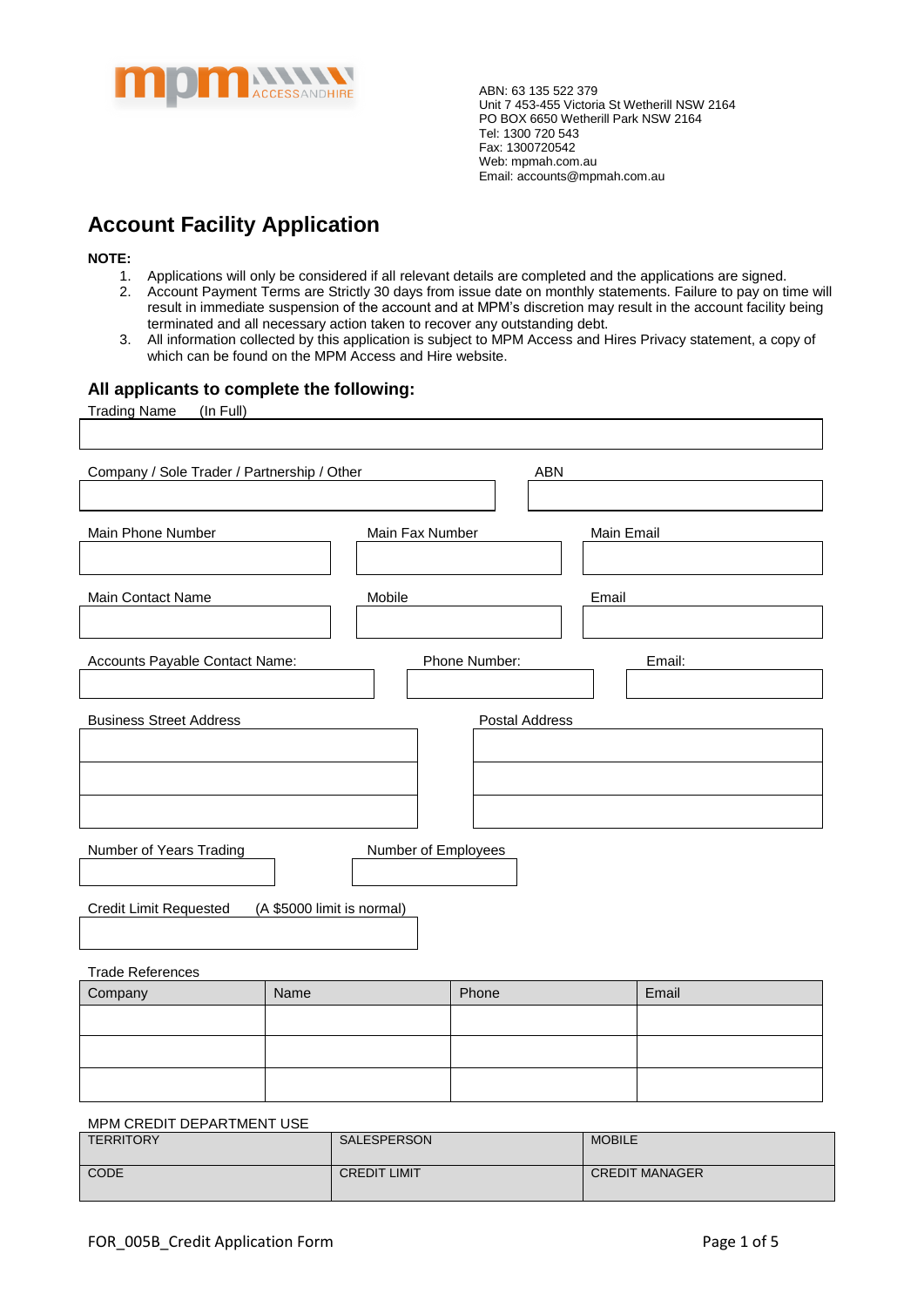

## **Account Facility Application**

### **COMPANIES TO COMPLETE**

| COMPANY NAME (If different from trading name) |                   | <b>ACN</b> |
|-----------------------------------------------|-------------------|------------|
|                                               |                   |            |
|                                               |                   |            |
| Director                                      |                   |            |
| Surname                                       | <b>First Name</b> |            |
|                                               |                   |            |
| <b>Residential Address</b>                    |                   |            |
|                                               |                   |            |
|                                               |                   |            |
|                                               |                   |            |
| Mobile Phone                                  |                   |            |
|                                               |                   |            |
| Email                                         |                   |            |
|                                               |                   |            |
|                                               |                   |            |
| Director / Secretary                          |                   |            |
| Surname                                       | <b>First Name</b> |            |
|                                               |                   |            |
| <b>Residential Address</b>                    |                   |            |
|                                               |                   |            |
|                                               |                   |            |
|                                               |                   |            |
| Mobile Phone                                  |                   |            |
|                                               |                   |            |
| Email                                         |                   |            |
|                                               |                   |            |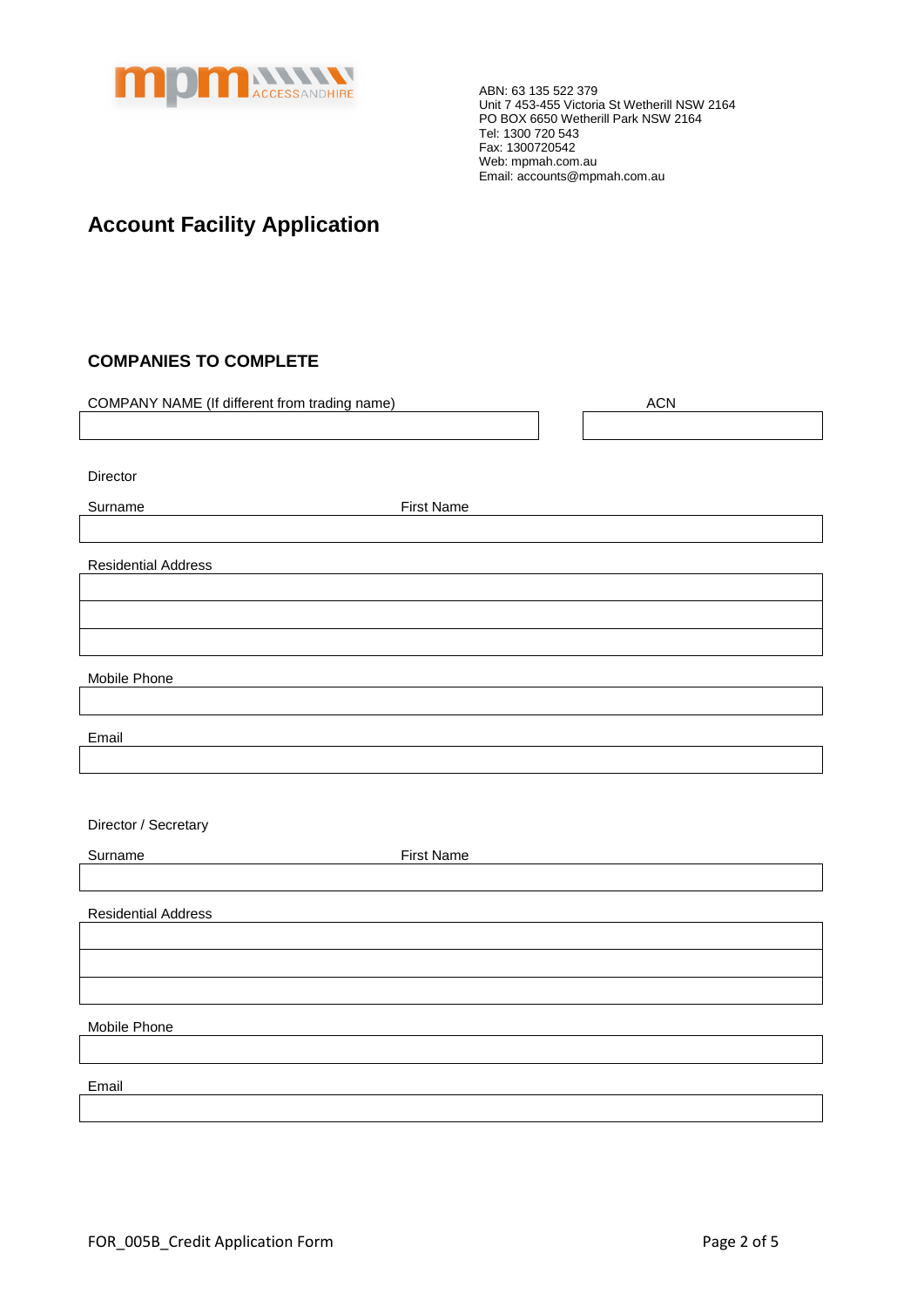

## **Account Facility Application**

### **SOLE TRADER/PARTNERSHIP TO COMPLETE**

#### PARTNER ONE

| Surname                    | <b>First Name</b>        |                |
|----------------------------|--------------------------|----------------|
|                            |                          |                |
| <b>Residential Address</b> |                          |                |
|                            |                          |                |
|                            |                          |                |
|                            |                          |                |
| Phone                      | Mobile<br>Email          |                |
|                            |                          |                |
| Drivers Licence number     | Date of Birth on Licence | State of Issue |
|                            |                          |                |
|                            |                          |                |
| PARTNER TWO                |                          |                |
| Surname                    | <b>First Name</b>        |                |
|                            |                          |                |
| <b>Residential Address</b> |                          |                |
|                            |                          |                |
|                            |                          |                |
|                            |                          |                |
| Phone                      | Mobile<br>Email          |                |
|                            |                          |                |
| Drivers Licence number     | Date of Birth on Licence | State of Issue |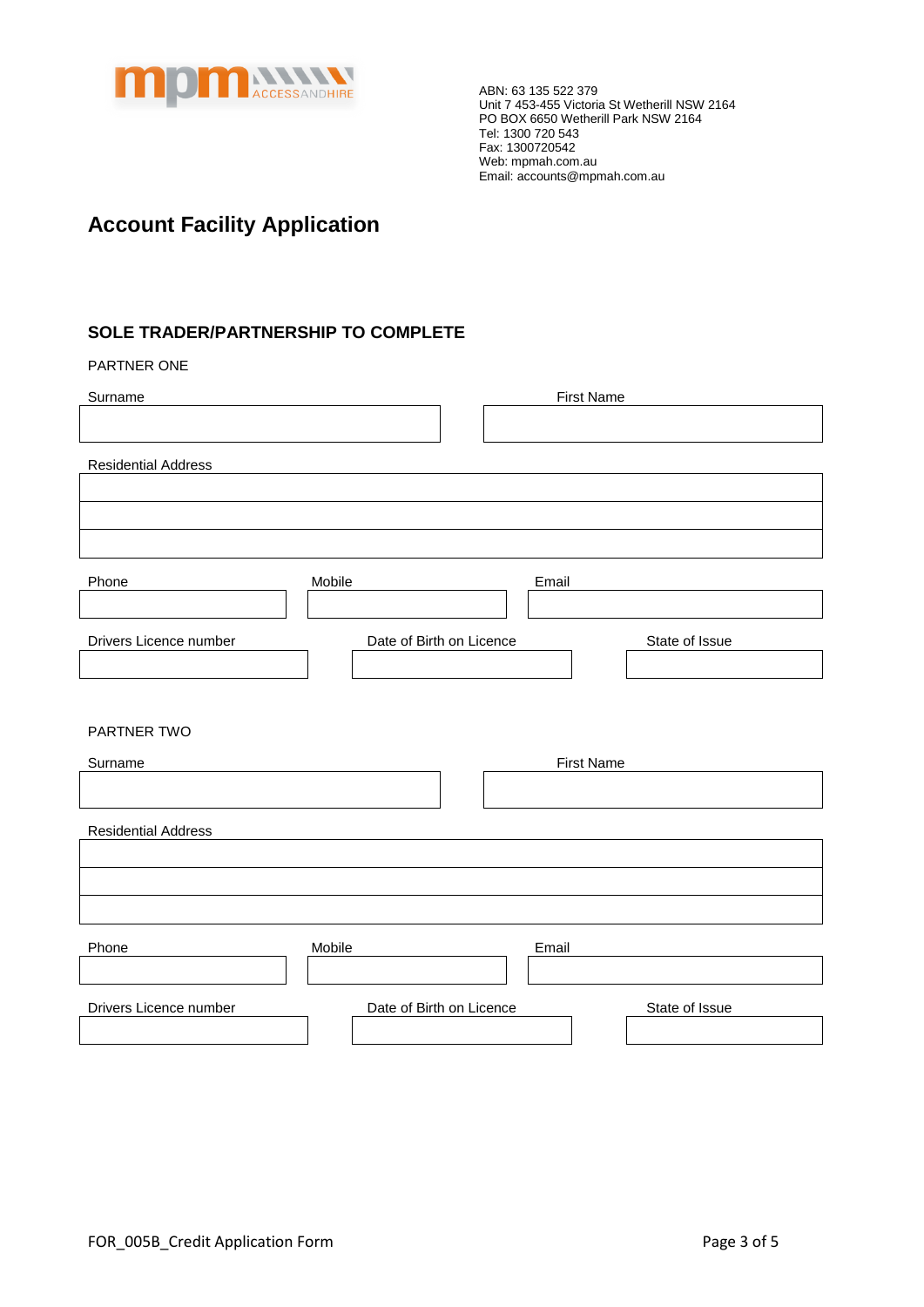

*Business / Company Name*

## **Account Facility Application**

### **APPLICANT'S DECLARATION**

I declare that:

- 1. I have read and understood the Hire Agreement and have signed the associated Customer Acknowledgment to enter into the hire Agreement with MPM.
- 2. I acknowledge that the credit terms of this Account Facility are strictly 30 days from the date on monthly statements. I acknowledge Failure to pay within the terms will result in immediate suspension of the account and at MPM's discretion may result in the account facility being terminated and all necessary action taken to recover any outstanding debt.
- 3. I understand the Hire Agreement and / or the Account Term and Conditions may be changed from time to time and that I will be notified of any changes by written notice mailed to the postal address specified in the Application or such other address notified to MPM in writing.
- 4. I understand that if this Application is approved, the Account Facility may be cancelled at any time without prior notice to me.
- 5. The information I have provided is true and correct in every detail.
- 6. The Account Facility will be used wholly or predominately for business purposes; and
- 7. I am authorised to sign this application on behalf of:

| <b>Authorised Name</b> | (Block Letters) |         |
|------------------------|-----------------|---------|
| <b>Title</b>           |                 |         |
|                        |                 | Date // |
| <b>Authorised Name</b> | (Block Letters) |         |
| <b>Title</b>           |                 |         |
|                        |                 | Date // |
| <b>Witness Name</b>    | (Block Letters) |         |
| <b>Address</b>         |                 |         |
|                        |                 | Date // |